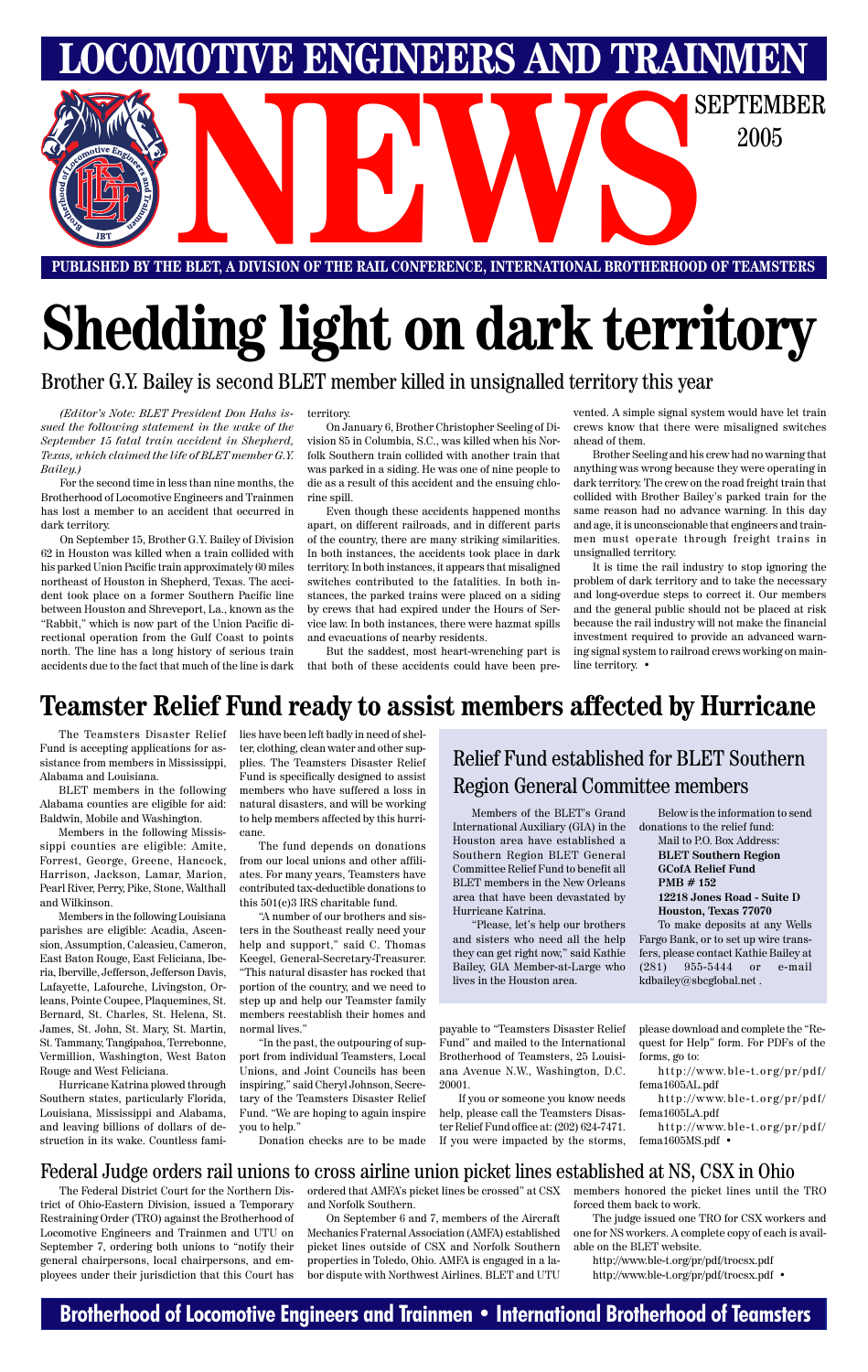In an attempt to rebut the latest UTU spin-doctoring, here is what really happened concerning the operating crafts at Via Rail.

On March 7, 1997, Via Rail announced its initiative to merge the duties of the conductors with that of locomotive

engineers. In addition to merging the operating crafts, Via Rail then sought a merger of the operating craft unions themselves — BLE and UTU. Via Rail filed an application pursuant to Section 18 of the Canada Labor Code to consolidate the unions. The BLE immediately objected to the forced consolidation of the operating crafts.

However, the UTU did not object. Instead of standing side-by-side with BLE to fight management and protect the jobs and crafts of its members, UTU leaders sided with management because they saw the Via Rail initiative as a chance to raid the BLE.

Subsequently, at hearings before the Canada Labor Relations Board (CLRB), the UTU requested that instead of a combination of the unions, that a winner-take-all election be held to deter-

mine which union would represent the combined operating crafts. BLE opposed a vote and continued to oppose the combination of operating crafts.

In spite of BLE objections, the CLRB ordered an election anyway. Had UTU sided with BLE in opposing craft elimination instead of selling out its members in hopes of raiding BLE, then perhaps this would be a different story.

However, the BLE was forced into a representation election it did not want to see happen, and forced to seek protections for a newly combined craft of workers. BLE leaders were forced to do what they could to protect their future members in the event BLE won the election.



As a result, the BLE secured an agreement from Via Rail, which, in turn, secured assurances from CN, that con-

ductors negatively impacted by the combined craft would have the right to receive

training as locomotive engineers or to flow back to CN to work as conductors.

The BLE eventually won the representation vote and became the new certified bargaining agent for all operating employees at Via Rail on October 31, 1997. The UTU leadership wound up with egg on their faces. Their plan to raid BLE had backfired and they lost the very representation election they lobbied to hold in the first place.

A problem arose later when CN reneged on its agreement with Via Rail to accept the flow back of conductors. Approximately 100 Via Rail conductors became "hostages"

to the CN-VIA dispute. But thanks to the BLE agreement, they received full pay while they sat at home.

The entire dispute is based on CN and Via Rail not seeing eye-to-eye. The lawsuit that resulted from Via conductors who were at home on full pay thanks to the BLE agreement — was orchestrated by the UTU, bitter at having lost the representation election in 1997.

According to Gilles Hallé, President of Teamsters Canada Rail Conference (TCRC), the UTU is misguided in stating that the BLE would be responsible for a levy or fine resulting from this lawsuit.

"It is not the union that breached a promise, but rather Via Rail," he said. "Via Rail is the one who has refused all the demands, proposals and resolutions leading to the present outcome. They are the ones who will have to assume the liability, if any."

He also noted that the Supreme Court of Canada has not

levied any specific fines on the TCRC, BLET or Teamsters. For the UTU to claim so on its website is nothing more than irresponsible speculation, he said.

Halle concluded by stating that UTU membership in Canada is incredibly displeased by the actions of its International leadership. He cited the TCRC's major victory over UTU Canada just last year, when the UTU attempted to raid the former BLE Canada at CP Rail, but the attack completely backfired. A wide majority of UTU membership voted to join the new TCRC rather than stay with the UTU. As a result of the UTU-forced election, the TCRC not only kept 1,700 engineers, but added 2,800 trainmen.



"The UTU news article was issued by very few of their frustrated officers to counteract the legitimate request of their membership in Canada to stop these nonsense attacks," Halle said. •

#### **By Becky Schneider**

*First Vice-President & U.S. National Legislative Representative*

In the August edition of the *Locomotive Engineers & Trainmen News*, Sereena Hogan outlined how she coped with being the spouse of a railroader,

and the comfort she has found from her extended railroad family. Getting involved is key to understanding not only what our spouses go through on the job, but also the ways in which we can help them.

There are a number of similarities between Sereena's story and my own.

Like Sereena, I, too, resented the railroad for taking my husband away at the most inopportune times, like Christmas, Thanksgiving, and other holidays. After we moved to Tucumcari, N.M., Larry took on the job of Division Secretary-Treasurer. As with many spouses of division officers, I helped him with his duties. It was at that point that we went to our first convention for the purpose of attending Secretary-Treasurer training classes. I attended the classes along with Larry, and noted I was not the only spouse there. The 1996 Southwestern Convention (SWCM) was the first time I had ever heard of the GIA. The following year, the SWCM was held here in El Paso, and Larry and I had just moved back to Texas. I offered to help with registration and ended up being the GIA Chairperson, which was certainly incentive to join, but I still did not know a great deal about what the organization did. El Paso had formed an auxiliary, but it did not take, so the spouses from my husband's division chose to form one under their Division's sponsorship. Even though we were tied to Division 591, and by merger now to Division 192, our Auxiliary is open to all BLET spouses in the El Paso area, which includes two railroads, UP and BNSF.

> Through the years, our membership has grown, and we have a core group who are dedicated to our purpose. We survive by doing. We have been involved in helping the BLET pass a resolution against remote control; setting up informational meet-

ings with designated counsel to educate spouses about what to do in the event of an accident; supporting BLET members with coffee and donuts when a strike was called; bringing aid and comfort to the families of the BLET members killed in a train crash; and being there for our Brothers and Sisters in times of need or loss. We continue to remain vigilant and lend a hand wherever we can help. I believe our success and dedication stems from the continuous updating and sharing of information, and educating our members on the issues that directly affect our lives.

The more I became involved, the more I understood about the railroad and the union, and the more I recognized the need for spouses and families to be involved. Learning about pending legislation that affects railroaders, and keeping up-to-date on the progress of that legislation is one of the key elements we can focus on to help make a difference. When the call goes out to contact elected representatives, it is imperative that we all heed that

call, whether BLET, GIA, or just part of the railroad family. The more voices we have speaking with the same message, the stronger that message is for those we elected to represent us.

Time is probably the hardest obstacle to overcome when it comes to getting spouses and families involved. Everyone is busy. Whether or not spouses work, there are so many things that take time out of our busy days: taxiing kids; participating in PTA or Church activities; or just trying to keep up with the cooking, cleaning, and laundry, we sometimes feel overwhelmed by the demands made on us. That being said, allocating a couple of hours a month to attend an auxiliary meeting is worthwhile and brings solidarity to spouses and families. It provides a forum to learn what is going on with the Carriers, and with legislation that directly affects railroaders. It also provides a forum to discuss local problems that affect our daily lives, and the lives of those we love. Sometimes the most difficult part of having a local auxiliary is getting it started. I encourage anyone interested to hang tough and see it through. Once it gets off the ground, and spouses see tangible benefits, fitting in those two hours a month is not so hard. It is good to meet as often as possible; however, in this world of mass communication, members can stay in touch by telephone or email, when important matters come up.

I admit that my current job as an officer of the International GIA takes a great deal of my time, yet the job satisfaction I get from knowing I can make a difference makes up for a lot, even when I survey my dusty house, knowing I need to do something about that too.

The best thing we can do is to educate ourselves and listen to our spouses. By listening, you not only better understand the issues your spouse is dealing with, you have a better understanding of what goes on all over the country. Issues you may think are specific to your area are often problems nationwide. A network like the GIA provides opportunities to compare issues with others in different localities. The GIA International Officers and the BLET National Officers are available for you. Email or pick up the phone, and we will all do what we can to help. Knowledge is power, and through knowledge, we can direct our actions in an effort to make the railroad a better, safer workplace.

Establishing a line of communication between an auxiliary and the BLET division is also key to the effectiveness of your actions. When BLET divisions recognize our potential, great things can be accomplished. Trainmasters and Superintendents do not know what to do with informed outsiders who confront them on safety issues. Working in concert with the division(s), and being fully informed on the issues, can spark the Carriers into addressing concerns that may have been on the back burner.

These are some of my suggestions for coping with railroad life. The message is constant. Getting involved, being informed, and being educated are the best ways we can help our spouses to help themselves realize a better workplace.

The new GIA — it's not just tea and cookies anymore. •

*GIA Dialogue*

## **Get involved, get informed, and get educated**

## **BLET, TCRC set the record straight regarding Via Rail history**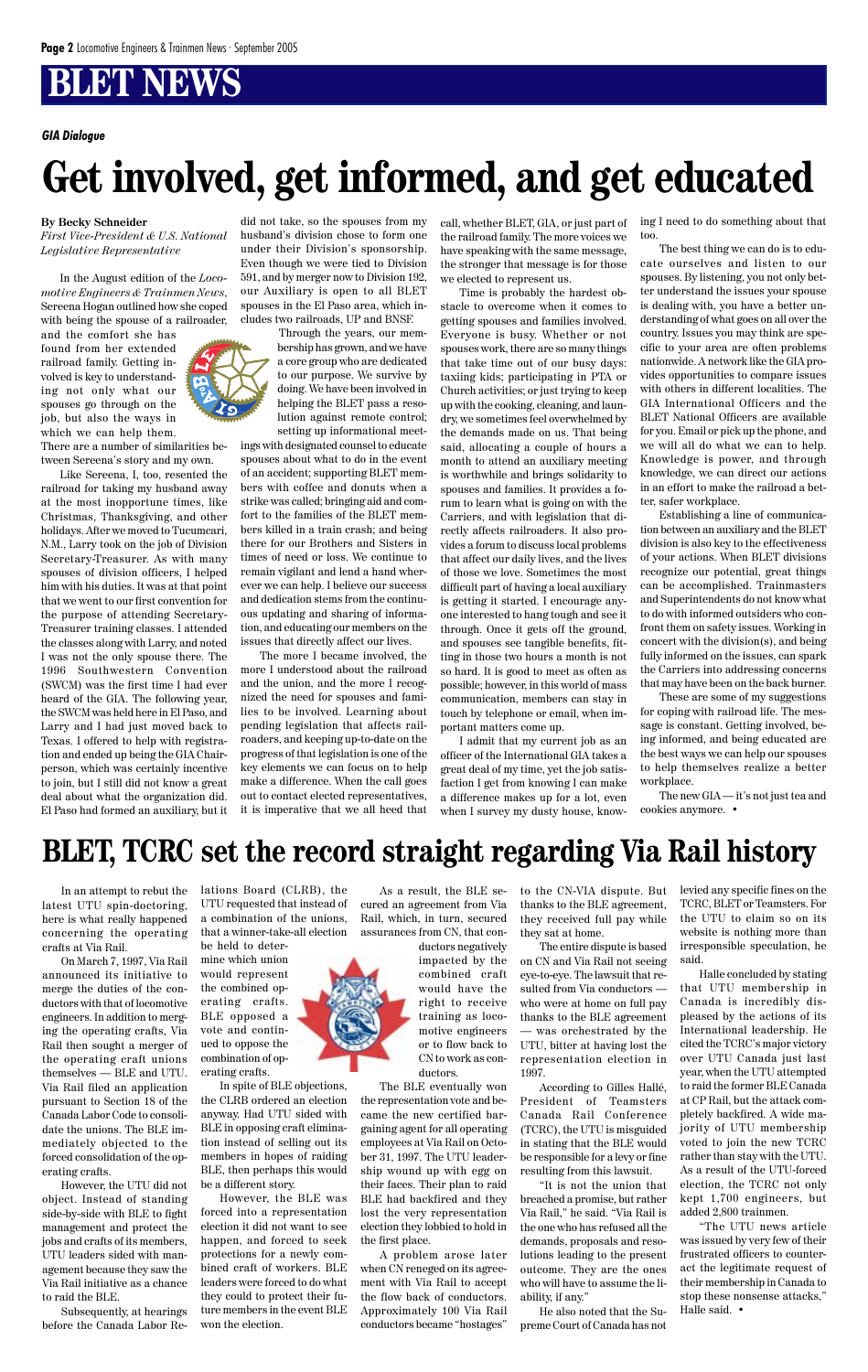In 2003 President Bush signed the Medicare Prescription Drug Improvement and Modernization Act that established Medicare coverage for prescription drugs. On January 1, 2006 Medicare will begin covering prescription drugs under a new "Medicare Part D." For retirees covered by Medicare, this change offers the opportunity to purchase prescription drug coverage for a monthly premium.

This change is of particular interest to retirees covered under UnitedHealthcare's policy GA-23111 Plan D which currently provides benefits for drugs. UnitedHealthcare has announced that as a result of this new Medicare coverage, GA-23111 Plan D will be terminating and coverage will be moved to Plan F. Plan F offers the same medical and hospital coverage as GA-23111 Plan D without the drug coverage. UnitedHealthcare will make this move automatically so retirees will not have to do anything to keep their current medical and hospital benefits.

Retirees currently enrolled in GA-23111 Plan D who want to continue drug coverage will have to enroll in Medicare Part D. All Medicare eligible retirees should also consider enrolling in Medicare Part D.

Additional details about this new Medicare benefit will be mailed to Medicare beneficiaries in October. However, here are some important facts about the Medicare prescription drug coverage we think you should know:

• You will be eligible for Medicare Part D if you are covered under Medicare Part A or Part B. Enrollment is voluntary, but there is a higher monthly premium if you enroll late (after May 15, 2006).

• There will be a cost for the Medicare Part D coverage. If you meet certain income levels, you may be eligible for a reduction in premiums, coinsurance amounts, and deductible. If you think you might qualify for assistance you should contact the Railroad Retirement Board office in your area and ask for an application for a low income subsidy. You should do this as soon as possible.

• Medicare Part D will be administered by private insurance companies. You will have a choice of which company with whom to enroll. While some of these companies will offer coverage everywhere in the nation, others will be limited to certain regions. If you live in different areas of the country during the year, you may want to choose a company that has a nationwide plan.

> • Nov. 15, 2005 — the first day you can enroll in a Medicare prescription drug plan.

• Each company will have its own prescription drug plan. Each plan will cover a Medicare-approved list of drugs — called a formulary. The formularies may be different between plans but all must have Medicare approval. You will want to compare the drugs you are currently taking to each company's formulary to see which one best fits your needs.

If you take multiple drugs you may not find all your drugs on any single formulary. If a drug you take is not on the formulary of a plan you like, speak to your doctor about changing your prescription to a drug on its list.

• In addition to different formularies, each plan will have a different network of pharmacies from which you must purchase drugs. Make sure the network pharmacies, and other services like mail order, for the company you like are convenient to you.

• Each company will negotiate lower prices with drug companies and pass those discounts on to you. You will have the advantage of being able to purchase your drugs at a discount even if you are paying the full cost of the drug.

• You will be able to change plans once a year during an annual open enrollment. There are other limited exceptions that may give you a right to switch plans. For example, if you move out of the service area of your current plan, you will have the opportunity to choose another plan that serves your new area.

• If you enroll late, you will pay more. Enrollment for Medicare Part D begins on November 15, 2005 and ends on May 15, 2006. If you are eligible and do not enroll during this period, when you enroll later you will face a late enrollment penalty of approximately 1 percent of the current premium for each month you delay.

In 2004, there were more than 900 cardinal rule violations on the Class I railroads and there were almost 1,100 human factor caused train accidents. With your help we can do something about that.  $\cdot$ 

• More detailed information is on the way. In October, Medicare will send you the 2006 "Medicare & You" handbook which will include a list of all the plans available in your area. In addition, the companies in your area will be sending you specific information about their plans, including their list of covered drugs and network pharmacies. Information will also be available through the Medicare web site at www.medicare.gov and from www.MedicareRxInfoSource.com, a web site hosted by UnitedHealthcare.

#### **Important dates**

• Oct. 1, 2005 — Companies will begin to release information about their plans. Medicare will send you the "2006 Medicare & You" handbook.

• Jan. 1, 2006 — The first day you can use your Medicare part D coverage.

If you have any questions about these important changes you can call UnitedHealthcare's member services at 1-800-809-0453. •

## **Important prescription drug notice for retirees**

CLIFTON FORGE, Va. — The C&O Employees' Hospital Association (COEHA) is offering Medicare Supplemental Insurance and an enhanced Medicare Part D Prescription Drug Plan. The COEHA will also offer a Medicare Supplemental Plan without drug coverage.

Those who are eligible may join now with no health screening. Those eligible for coverage include: current COEHA members eligible for Medicare/disability Medicare, former members who are eligible for Medicare, Medicare spouse, Medicare widow(er), Medicare parent or parent-in-law of COEHA member, and other Medicare Railroaders and their Medicare spouses.

Before making a choice, eligible participants can compare COEHA to the Part D Medicare Drug Program. For more information, please call (540) 862-5728 or (800) 679-9135. •

#### Supplemental health care plan for railroaders

#### **By Bill Keppen** *Former BLE Vice-President*

Several weeks ago the BLET published articles on its web site and in the July

2005 newsletter that advised BLET members of an FRA funded project to collect human factor data from locomotive engineers who have experienced cardinal rule violations. The purpose of this project is to test the efficacy of FRA's new Human Factor/Circadian Rhythms (HF/CR) Questionnaire for collecting information on root cause factors that result in rule violations and accidents.

We know that the vast majority of cardinal rule violations are the result of performance lapses, not willful decisions to break the rules. What we don't know is if certain factors, such as en-

gineers being called to work unexpectedly, result in cardinal rule violations. If locomotive engineers are willing spend 45 minutes to an hour of their time filling out and returning a HF/CR questionnaire, we may be able to determine if the questionnaire is an effective tool for collecting such data and may be able to help improve safety by identifying and eliminating the root causes of lapses that more frequently result in rule violations, accidents, injuries and even deaths. This is something those of you that have experienced cardinal rule violations can do to improve safety. Nobody else, not your local chairman, general chairman, or the President of the BLET, can do this for you because nobody else knows the answers to the questions on the factors that may have affected your performance. In spite of strong support for the

project by the leadership of the BLET, only three questionnaires have been completed and returned. We need a minimum of 25 questionnaires to determine if the form and the current

process, for collecting this type of data, are effective.

The questionnaire, along with a question and answer sheet on the project, are available as PDFs on the BLET web site. Information on how to return completed forms is included and you need not worry about information you share with Keppen Associates because only group data will be reported to FRA.

### BLET continues to seek input from members on Human Factors/Circadian Rhythms questionnaire

The Federal Railroad Administration (FRA) has launched its Confidential Close Call Reporting System (C3RS) website, which it hopes will improve safety in the railroad industry.

The FRA is launching

C3RS in conjunction with rail carriers. The system, sponsored by the FRA's Office of Research and Development, is a resource to confidentially report safety risks in railroad operations and develop solutions to these threats to reduce risk before an accident happens.

"This program has the potential for improving safety in the railroad industry," said BLET National President Don Hahs. "A confidential reporting system for close calls is an idea that the BLET can support.

"Its implementation, and how the program is carried out, has the promise of changing the culture in which we operate. Rather than blaming

the worker, this program will allow us to dig deeper in to the problem of rail safety and even make suggestions for corrective action."

According to the C3RS website, a close call is defined as "an opportunity for improving safety practices in a situation with a potential for more serious consequences." Examples of close calls that can be reported include: Any safety concern that could lead to an unsafe event or condition for the carrier; any condition or event potentially endangering carrier employees, the public, equipment, or the environment; or any concerns about your own or someone else's safety at work.

Railroad employees are encouraged to disclose close call information without fear of reprisals by the Carrier or FRA. To receive protection from discipline, employees

### **FRA launches Confidential Close Call Reporting System**

See Close Call Website, Page 7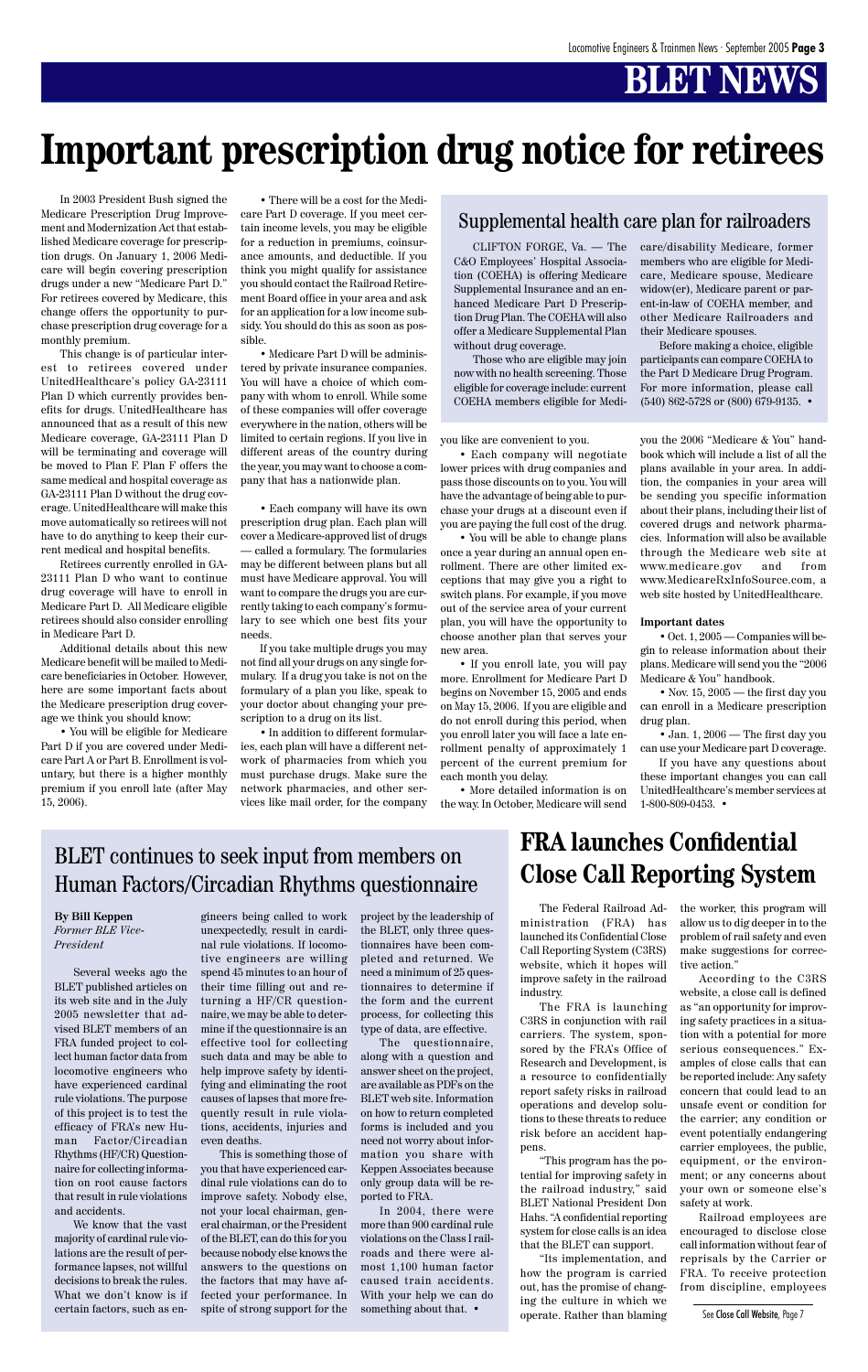## **INAL WESTERN CONVENTION**





Brother Mike Linkletter served as chairman of the 65th annual International Western Convention, and received a great deal of assistance and support from his wife, Kim Linkletter.

From left: BLET Vice-President Steve Speagle; BLET Vice-President Paul Wingo; Teamsters Canada Rail Conference (TCRC) Vice-President George Hucker; BLET National President Don Hahs; TCRC President Gilles Hallé; BLET National Secretary-Treasurer Bill Walpert; and BLET First Vice-President Ed Rodzwicz.





Clockwise, from left: Don Carroll, Local Chairman of Division 660 in Los Angeles; John Eutsler, Vice Local Chairman of Division 158 in Sparks, Nev.; Gary Taylor, Vice Local Chairman of Division 5; Jim Booth, Division 28 in Tucson, Ariz.; Larry Law, Local Chairman of Division 56 in West Colton, Calif.; and Bill Hannah, General Chairman, UP Western Lines.





From left: Wearing red, white and blue to mark the Fourth of July is Pat Lynch, Local Chairman of BLET Division 446 in Belen, N.M.; and BLET First Vice-President Ed Rodzwicz.

From left: Ken Kroeger, Special Representative and Coordinator of the BLET Education & Training Dept.; and Benoit Brunet, TCRC Vice-Chairman of the National Legislative Board and TCRC Special Rep.





From left: Becky Schneider, GIA First Vice-President & U.S. National Legislative Representative; and Larry Schneider, Legislative Representative of BLET Division 192 in El Paso, Texas.

**Left:** Marty Rice, Secretary-Treasurer of BLET Division 349 in Salt Lake City, Utah; and Patrick Whalen, Secretary-Treasurer of the Utah State Legislative Board. Brother Whalen is also a member of Division 349.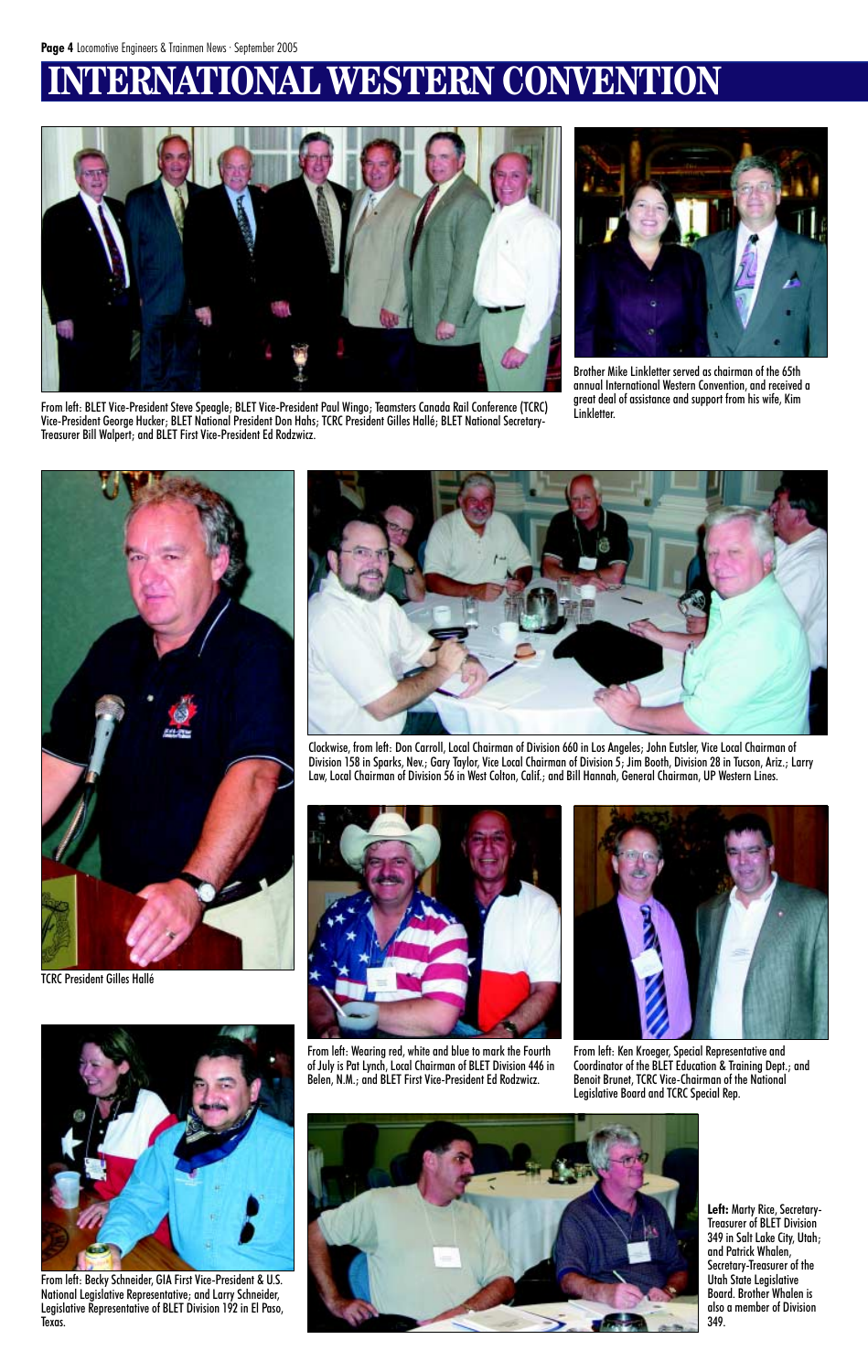## **CALGARY, ALBERTA**



Pat Lynch, Local Chairman of Division 446 (Belen, N.M.) and Mark Banton, Vice General Chairman for BNSF (former ATSF), haul Sue Speagle, wife of BLET Vice President Steve Speagle, during a chuckwagon race. Brother Banton belongs to BLET Division 500 in Cleburne, Texas.



From left: Kim Linkletter, Grand International Auxiliary (GIA) Canadian Vice-President & Legislative Representative; Brenda Hayes, GIA Canadian Vice-President & Canadian Director; Mary Poile; Jean Miller; Joanne Washbrook; and Sherry McGunigal, GIA Sentinel.



Jim Lance, Local Chairman of BLET Division 228 in Pocatello, Idaho, presents a speciallymade dessert to Allyson and Anne Booth, the daughter and wife, respectively, of BLET Division 28 member Jim Booth.

Patty and Rod Guthrie, a member of BLET Division 115 in Cheyenne, Wyo.



From left: Don Anderson, Chairman of the Alberta Provincial Legislative Board; and George Hucker, TCRC Vice President.





From left: Darrell Azarcon, First Vice Chairman of the California State Legislative Board and Legislative Representative of BLET Division 692 in Tracy, Calif.; Tim Smith, Chairman of the

California State Legislative Board; Diz Francisco, Secretary Treasurer of the California State Legislative Board and Legislative Representative of BLET Division 739 in Bakersfield, Calif.; Mike Holt, Legislative Representative of Division 800 in Portola, Calif.; Mike Weston, Chairman of the Colorado State Legislative Board; and Robert Wencke, Vice Local Chairman of BLET Division 692 in Tracy, Calif.

### **2006 International Western Convention**

Hosted by S.V. Halbrook and the members of BLET Division 94 at the Holiday Inn Rapid City–Rushmore Plaza

**Rapid City, S.D.**

July 18-23, 2006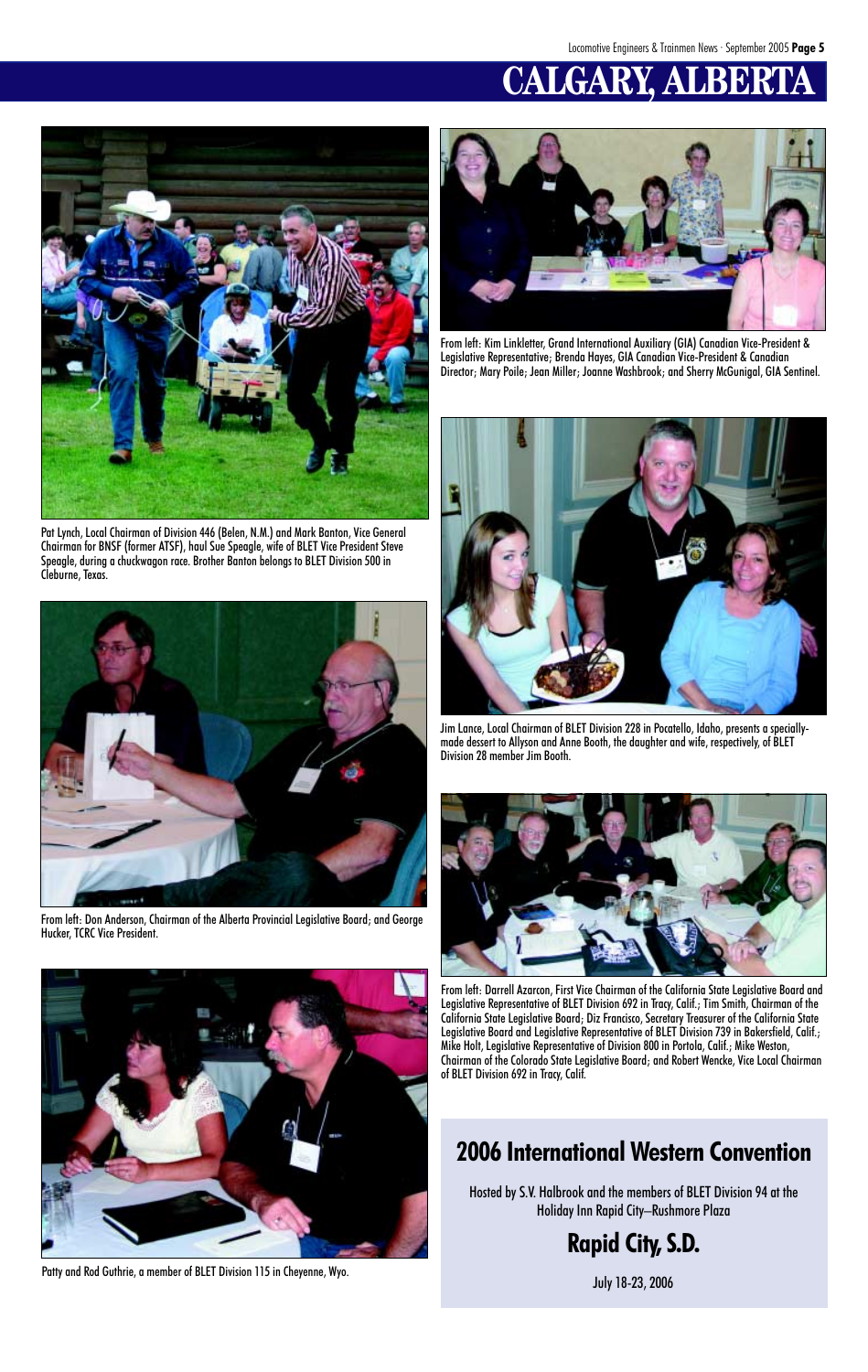## **Railroad Retirement and deemed service month credits**

Railroad retirement benefits are based on months of service and earnings credits. Earnings are creditable up to certain annual maximums on the amount of compensation subject to railroad retirement taxes.

Credit for a month of railroad service is given for every month in which an employee had some compensated service for an employer covered by the Railroad Retirement Act, even if only one day's service is performed in the month. (However, local lodge compensation earned after

1974 is disregarded for any calendar month in which it is less than \$25.) Also, under certain circumstances, additional service months may be deemed in some cases where an employee does not actually work in every month of the year.

The following questions and answers describe the conditions under which an employee may receive additional railroad retirement service month credits under the deeming provisions of the Railroad Retirement Act.

#### **1. What requirements must be met before additional service months can be deemed?**

The employee must be in an "employment relation" with a covered railroad employer, or be an employee representative, during a deemed service month. (An employee representative is a labor official of a noncovered labor organization who represents employees covered under the Acts administered by the Railroad Retirement Board.)

For this purpose, an "employment relation" generally exists for an employee on an approved leave of absence (e.g., furlough, sick leave, suspension, etc.). An "employment relation" is severed by retirement, resignation, relinquishing job rights in order to receive a separation allowance, or termination.

#### **2. How is credit for additional service months computed?**

For additional service months to be deemed, the employee's compensation for the year, up to the annual tier II maximum, must exceed an amount equal to 1/12 of the tier II maximum multiplied by the number of service months actually worked. The excess

amount is then divided by 1/12 of the tier II maximum; the result, rounded up to the next whole number, yields the number of deemed service months.

**3. An employee works eight**

**months in 2005 before being furloughed, but earns compensation of \$68,000. How many additional service months could be credited to the employee?**

The employee could be credited with four additional service months. One-twelfth of the 2005

\$66,900 tier II maximum (\$5,575) times the employee's actual service months (eight) equals \$44,600. The employee's compensation in excess of \$44,600 up to the \$66,900 maximum is \$22,300, which divided by \$5,575 yields four. Therefore, four deemed service months could be added to the eight months actually worked and the employee would receive credit for 12 service months in 2005.

#### **4. Another employee works for eight months in 2005 and earns a total of \$52,000. How many additional service months could be credited to this employee?**

In this case, the excess amount (\$52,000 minus \$44,600) is \$7,400, which divided by \$5,575 equals 1.327. After rounding, this employee could receive credit for two deemed service months and be credited with a total of 10 months of service in 2005.

**5. Should an employee preparing to retire take deemed service months into account when designating the date his or her railroad retirement annuity is to begin?**

Credit for deemed service months is a factor an employee may wish to consider in selecting an annuity beginning date. For instance, in some cases, a designated annuity beginning date could be used to establish basic eligibility for certain benefits, increase the tier II amount, or establish a current connection.

**6. What would be an example of using deemed service months to establish benefit eligibility?**

deemed service months to establish the 240 months of service needed to qualify for an occupational disability annuity.

For instance, a 48-year-old employee applying for an occupational disability annuity last performed service on May 15, 2005, and received \$38,000 in compensation in 2005. She is credited with 238 months of creditable railroad service through May 2005. The employee designates an annuity beginning date of November 1, 2005, because she needs at least two additional months of service to establish eligibility for an occupational disability annuity and because she is eligible for other benefits before that time through her employer.

The employee's excess amount (\$38,000 minus \$27,875) is \$10,125, which divided by \$5,575 yields 1.816. Therefore, two deemed service months could be added to the five months actually worked and the employee would receive credit for seven service months in 2005 for a total of 240 service months.

In any case, a designated annuity beginning date should be considered in disability cases because, except in the case of a traumatic event, it is difficult to predict the onset date of a disability and the resultant annuity beginning date. In addition, as in the preceding example, other benefits may be involved.

#### **7. How could deemed service months be used to increase an employee's tier II amount?**

An employee worked in the first five months of 2005 and received compensation of \$33,450. He does not relinquish his rights until June 2, 2005, and he applies for an annuity to begin on that date.

The excess amount (\$33,450 minus \$27,875) is \$5,575, which yields an additional service month and provides the employee with a total of six service months in 2005. Had he relinquished his rights and applied for an annuity to begin on June 1, he would have been given credit for only five service months.

An example would be an employee \$1,117.67. However, delaying the annu-Friday, except on Federal holidays. under age 60 who might be able to use ity beginning date past the second day The employee had maximum earnings during the last five years and had 360 months of service through 2004. The additional service and compensation increases his tier II from \$1,111.42 to 9:00 a.m. to 3:30 p.m., Monday through

of the month after the date last worked solely to increase the tier II amount would ordinarily not be advisable.

#### **8. Can deemed service months help an employee establish a current connection?**

Yes. For example, an employee left the railroad industry in 1993 and engaged in employment covered by the Social Security Act. In August 2004 she returned to railroad employment and worked through June 28, 2005. She received compensation of \$34,000 in 2005. She does not relinquish her rights until July 2, 2005, and she applies for an annuity to begin on July 2, 2005.

In this case, the excess amount (\$34,000 minus \$33,450) is \$550, which yields one deemed service month. Consequently, the employee is given credit for seven service months in 2005. With her five months of service in 2004 and seven months in 2005, the employee establishes a current connection. Had she designated the earliest annuity beginning date permitted by law, she would not have met the 12-in-30-month requirement for a current connection. (An employee who worked for a railroad in at least 12 months in the 30 months immediately preceding the month his or her railroad retirement annuity begins will meet the current connection requirement for a supplemental annuity, occupational disability annuity or survivor benefits.)

**9. Can an employee ever receive credit for more than 12 service months in any calendar year?**

No. Twelve service months are the maximum that can be credited for any calendar year.

**10. Where can an employee get additional or more specific information on how deemed service months could affect his or her own annuity?**

Employees can contact the nearest field office of the Railroad Retirement Board for more information.

The address and phone number of the Board office serving a particular area can be found by calling the automated toll-free RRB Help Line at 1-800- 808-0772 or by checking the Board's Web site at www.rrb.gov. Most Board field offices are open to the public from



### 2005 Railroad Retirement Board Informational Conferences

The U.S. Railroad Retirement Board will offer free informational conferences for elected officers of all rail labor unions throughout 2005.

Registration for all informational conferences begins at 8 a.m. The programs begin promptly at 8:30 a.m. and end at 12:30 p.m.

This list contains the most current information and should replace information published in previous lists.

**October 21 • Pittsburgh, Pa.** Greater Pennsylvania Regional Council of Carpenters Union Hall Green Tree 495 Mansfield Ave.

> **November 4 • Pineville, N.C.** Hilton Garden Inn, Pineville 425 Towne Centre Blvd.

**November 18 • Metairie, La.** Union Hall 3513 North I-10, Service Rd. West (Corner of Severn and I-10 Service Rd.)

**December 9 • Jacksonville, Fla.** Holiday Inn — Baymeadows 9150 Baymeadows Rd.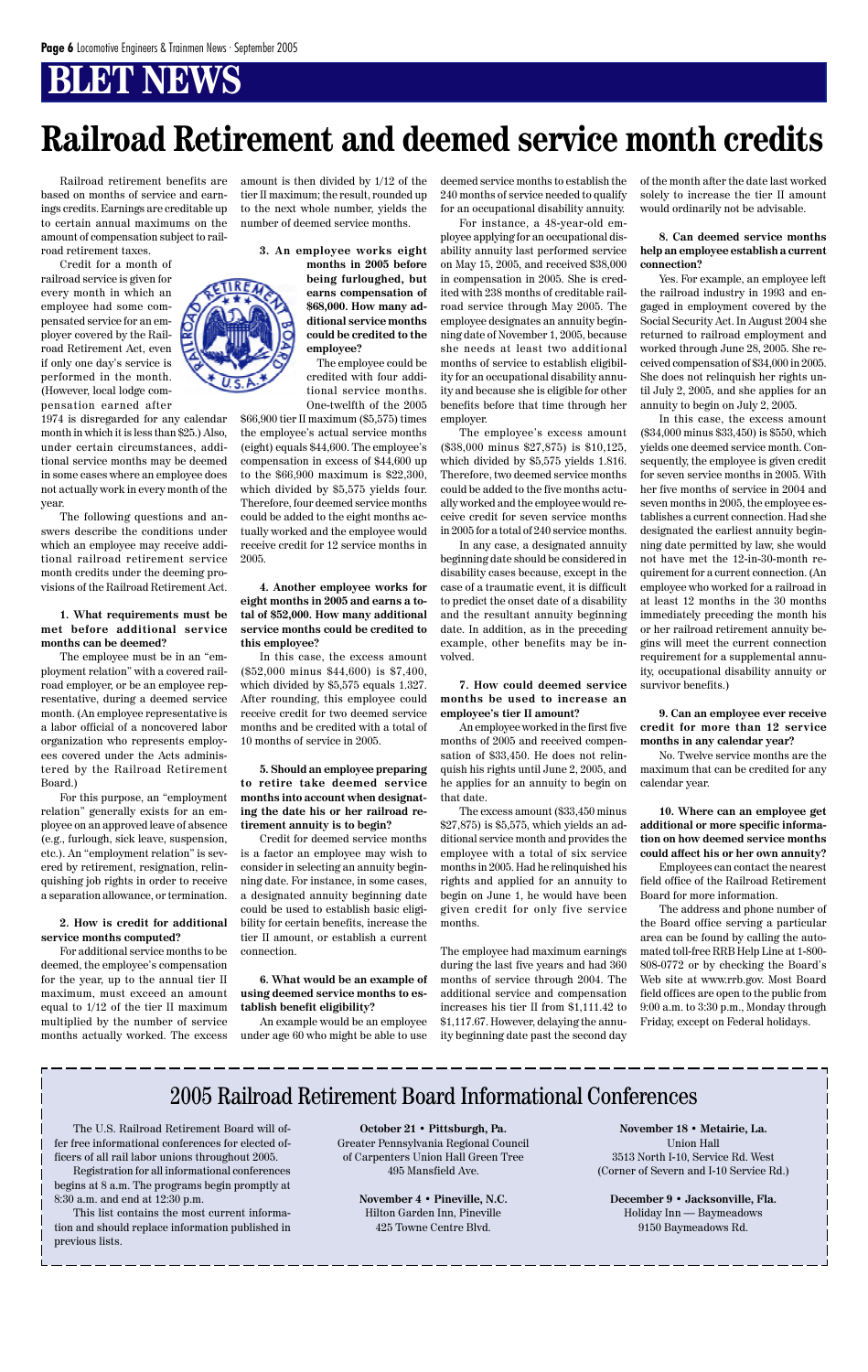*(Editor's Note: V.M. Speakman Jr., Labor member of the U.S. Railroad Retirement Board, issued the following letter on September 2.)*

Many railroad workers have been laid off because of Hurricane Katrina and need to file applications for unemployment benefits with the Railroad Retirement Board.

Ordinarily, applications for unemployment benefits should be mailed to the claimant's local RRB office. However, since the RRB's office in New Orleans is closed due to the hurricane, work performed by this office has been diverted to other RRB offices. Work pertaining to unemployment or sickness benefits has been diverted to the RRB's office in Fort Worth, Texas. The address and phone number of that office are as follows: 819 Taylor Street, Room 10G02, P.O. Box 17420, 76102- 0420, (817) 978-2638. However, unemployed railroad workers may contact any field office of the RRB that is close to them for assistance or information. The addresses and phone numbers of the other offices closest to the areas affected by the hurricane are:

• Houston, Texas — 1919 Smith, Suite 845, 77002-8051, (713) 209-3045

• Little Rock, Ark. — 1200 Cherry Brook Drive, Suite 500, 72211-4113, (501) 324-5241

• Birmingham, Ala. — Medical Forum Building, 950 22nd St. North, Suite 426, 35203-1134, (205) 731-0019

• Jacksonville, Fla. — 550 Water St., Suite 330, 32202-5177, (904) 232- 2546

Unemployed railroad workers may want to consider filing their applications for unemployment benefits — or their biweekly claims for those benefits — online. To do so, claimants should go to the RRB's Web site at www.rrb.gov and click on "MainLine Services" for directions on establishing an RRB Internet Services account. Once they establish their online accounts, they will be able to file their applications and claims for unemployment benefits, as well as conduct other business with the RRB, over the Internet.

Regarding claimants in the affected areas who have been receiving railroad unemployment or sickness benefits, those on Direct Deposit should be able to access their funds. However, checks for unemployment and sickness benefits (along with checks for retirement and survivor benefits) cannot presently be delivered by the Postal Service to the affected areas. In order to expedite receipt of payments, the RRB will, upon

## **RRB update: 9,000 rail workers impacted by Katrina**

Engineers and Trainmen is seeking participants for an advanced Local Chairman Workshop scheduled for November 6–12, 2005.

The workshop will take place at the National Labor College on the campus of the George Meany Center in Silver Spring, Md.

hard to replace." Brother Bailey is survived by his wife Kathie, an active member of the Grand International Auxiliary; and four children, Elise, Caylin, Brennan and Ashley.

The advanced workshop will start the evening of Sunday, November 6, and will run all day Monday through Friday, concluding with a banquet on Friday night, November 11.

ment of the Brotherhood of Locomotive peal letters will have to be written on structors will include: BLET National cases passed out in class. Again, a highlight of the workshop is when attendees participate in a simulated disciplinary hearing.

This workshop is one day longer than the regular Local Chairman's workshop and will go into greater detail on writing, claims handling, and investigations. Among other assignments, the students will be given a topic to research and report back to the class; there will be a session on Duty of Fair Representation (DFR); the Rail-

The accident occurred at 12:15 a.m. on September 15. One Union Pacific train with two locomotives and 10 cars struck another UP train with two locomotives and three cars, about 60 miles northeast of Houston.

You do not have to be a current Local Chairman to attend the November 6-11 workshop. It is open to all past participants of the five-day class and attendance at a regional meeting workshop does not apply. BLET members who are interested in registering for the workshop may do so online at http:// www.ble-t.org/lcadvance .

Upon successful completion of the course, everyone will qualify for a \$91 per day stipend from the North American Railway Foundation. The stipends will be paid directly to the Secretary-Treasurer of the respective divisions.

The BLET Education & Training Department presents these workshops in conjunction with the staff of the

## **G.Y. Bailey** IN THE LINE OF DUTY

Brother G.Y. Bailey, Local Chairman of BLET Division 62 in Houston, was killed on September 15 when his train collided head-on with a southbound chemical train in dark territory about 60 miles northeast of Houston.

Both Union Pacific trains derailed, causing a hazmat spill.

Brother Bailey, 51, began working for Union Pacific in 1978 and joined the BLE in 1992. Along with serving as his Division's local chairman, he was actively involved in the organization as a primary member of the BLET Safety Task Force and the National Mobilization Team. He also served as Chairman of the Southwestern Convention Meeting in 2004.

"This is a tremendous loss for both BLET and Union Pacific Railroad," said BLET Union Pacific-Southern Region General Chairman Gil Gore. "Brother Bailey was an excellent Local Chairman and an exemplary employee who assisted hundreds of members on a wide variety of issues. He will be sorely missed both professionally and personally by me and many others for years to come." A member of Division 62, Ronnie Gilmore, ech-

oed this sentiment. "He was a gentleman," Brother Gilmore said. "He was a dedicated, conscientious man, and he will be

The Education & Training Depart-way Labor Act (RLA); and several ap-George Meany Center. Workshop in-Secretary-Treasurer William C. Walpert; BLET Vice-President Richard K. Radek; Assistant Director of the BLET Arbitration Department Marcus Ruef; and Special Representative and Coordinator of Education & Training Ken Kroeger. The BLET pays the costs of books, equipment, tuition, and a Friday evening graduation banquet. BLET members who attend are responsible for their transportation costs as well as the cost of room and board. Registration for the Advanced Local Chairman workshop is on a firstcome, first-served basis with class size limited to the first 10 who register through the BLET website. For more information, please contact Ken Kroeger, Coordinator of the BLET Education & Training Dept., at (216) 272-0986 or kroeger@ble-t.org. •

"This is an extraordinary tragedy. It is a sad day for those of us at the BLET and for all those Brother Bailey touched through his work over the years," BLET National President Don M. Hahs said. "Brother Bailey was one of the good guys. He loved this organization and worked hard to make it better. He will be missed.

"This horrific accident has echoes of the one that occurred earlier this year in Graniteville, South Carolina — both occurred in dark territory and resulted in hazmat spills and evacuations. It is incomprehensible that either of these accidents could happen. It is time that the railroads learn from their mistakes and take steps to make the industry safer.

"It is with a heavy heart that I ordered the BLET flag to fly at half-mast over the Standard Building today. I am deeply saddened by Brother Bailey's untimely death, and I extend my deepest sympathy to his family, friends and co-workers."

The BLET has been granted party status to the investigation by the National Transportation Safety Board and members of the Safety Task Force are helping the NTSB analyze the accident scene.

The first train was traveling from Pine Bluff, Ark., to Houston when its locomotive struck the second train. The second train was stopped on the north end of a side track. The accident resulted in a hazmat release and forced the evacuation of nearby residents.

> contact by an individual due payment, request the Treasury Department to reissue these payments to a new address provided by the affected party. The RRB also has information about some temporary locations where checks can be picked up.

> The RRB is providing information on its Web site, through its toll-free Help Line number (1-800-808-0772), and through public service announcements regarding actions that can be taken to obtain needed services. In addition, persons can go to the U.S. Postal Service's Web site (www.usps.com) and click on the Hurricane Katrina Service Updates button to see the latest information on delivery to affected areas.

> There are about 9,000 active railroad workers residing in Louisiana, Mississippi and Alabama. •

## Advanced Local Chairman Workshop set for Nov. 6-12

must report an event 48 hours after it occurs. Reports are sent to the Bureau of Transportation Statistics, a third party that collects and stores confidential reports.

The program was started in 2002 when the FRA formed the Close Calls Planning Committee to study the value of a reporting system in the railroad industry. The website was launched in July 2005.

BLET members can go to the following website to learn more about the close call reporting system:

http://closecallsrail.org/ newSite/index.html

Close Call Website Continued from Page 3